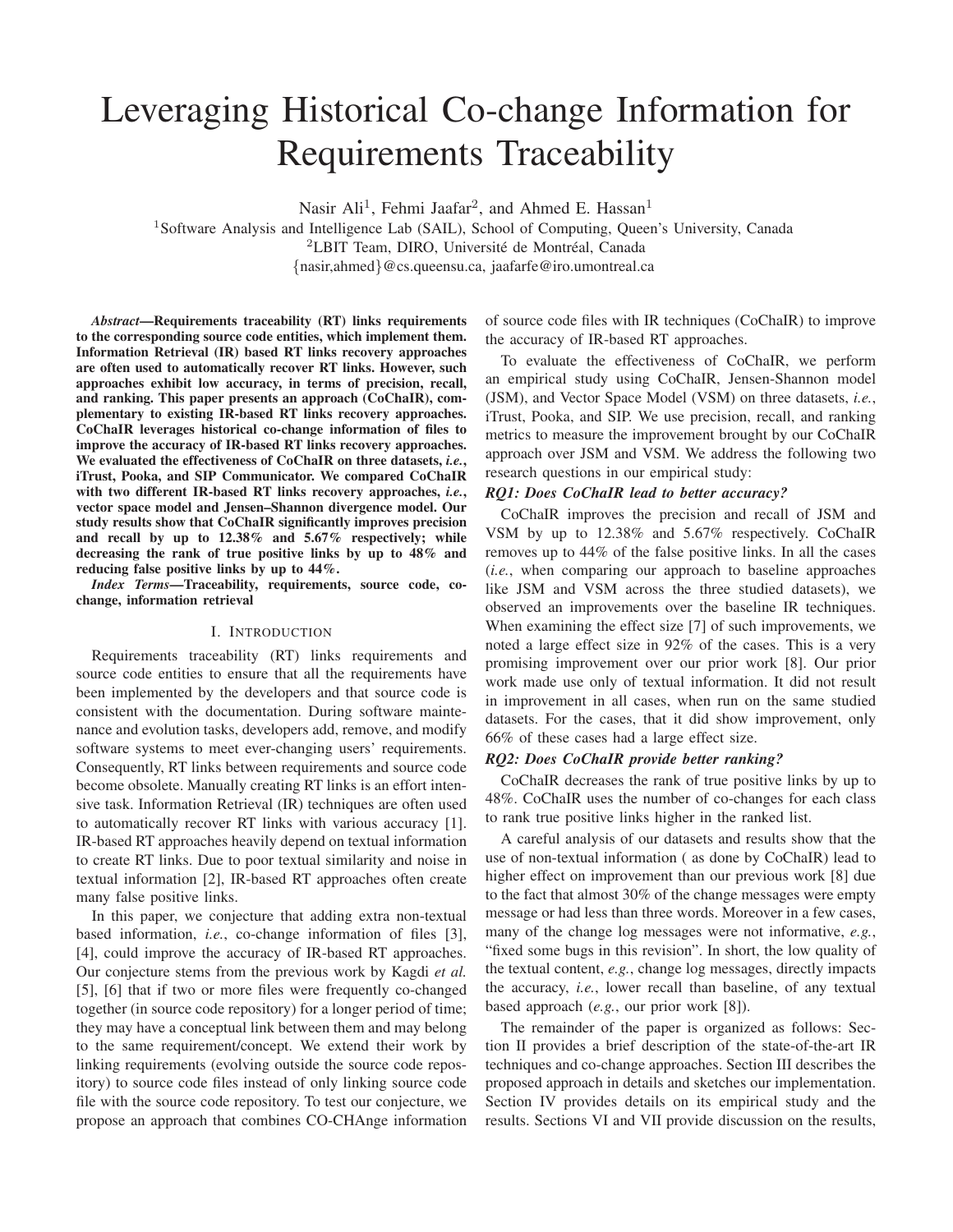and threats to the validity of our findings. Finally, Section VIII concludes while highlighting avenues for future work.

## II. RELATED WORK

RT links recovery and feature location as well as historical co-change information topics are related to our research work.

## *A. Traceability and Feature Location Approaches*

Several researchers (*e.g.*, [1], [9], [10], [11]) have used IR techniques to perform traceability recovery and feature location. Often, IR-based traceability [9] and feature location [11] approaches, use VSMs, probabilistic rankings, or a VSM transformed using latent semantic indexing (LSI) to create traceability links. Comparisons have been made among different IR techniques, *e.g.*, [1], [12], with inconclusive results. On several datasets, the VSM and JSM perform favourably in comparison to more complex techniques, such as LSI [1] or latent dirichlet allocation (LDA) [12]. Yet, algebraic models, *e.g.*, the VSM [9] and probabilistic model, *e.g.*, the JSM model [1], have become a reference baseline for both feature location [11], [13] and traceability recovery [9], [14].

IR techniques use textual information of high-level documents, *e.g.*, requirements, and low-level documents, *e.g.*, source code, to create traceability links between them[9]. Unfortunately, there is a problem of conceptual distance between requirements and source code. For example, a developer may not use the same terms as used in requirements. Consequently, this conceptual distance will lead to low textual similarity and poor accuracy of IR techniques.

Different improvements have been proposed for IR techniques. Some of these improvements focus on the different weighting schemes of terms [1], and some pre-processing techniques of documents, such as splitting source code identifiers [15]. Structural information of source code has shown to supplement IR techniques [16], [17], [18]. The structural information of source code generally refers to the function calls, inheritance, aggregation, or association. However, due to some anti-patterns [19] and–or source code quality [20] issues, structure information could be misleading. For example, a controller class design smell controls various functionality and–or calls of various classes [19]. In the presence of controller class design smell, the structure information may not be accurate. Whenever available dynamic data [11] proved to be complementary and useful for traceability recovery by reducing the search space. However, such as dynamic data is resource consuming and does not always possible to collect execution traces of a system [2]. Software repositories also have been mined to uncover traceability links [6], [8].

IR techniques face textual similarity problems due to noisy textual information [2]. Ali *et al.* [8] linked requirements to bug reports and SVN/CVS logs to improve the accuracy of IR techniques. However, their proposed improvement also depends on textual information, which faces the same problem as IR techniques, *i.e.*, noise in textual information. In some cases, due to textual noise, their approach performed worst than baseline IR techniques. In addition, the authors mentioned most of the SVN/CVS logs messages did not have any textual information. Therefore, their approach could not work in such cases. In this paper, we do not use textual information to improve the accuracy of IR-based RT approaches.

To the best of our knowledge, none of the previous work studied the impact of historical co-change information on RT link recovery using IR techniques. The work presented in this paper is complementary to existing IR-based RT approaches and propose improvement to IR based RT approaches. CoCHaIR uses current state-of-the-art IR techniques to create baseline links, then uses historical co-change information to recalculate the textual similarity, and tries to discard false positive links. Our proposed approach can be used as a filtering layer on all the previously mentioned IR-based RT approaches.

#### *B. Co-change Analysis Approaches*

Researchers [3], [21], [22] have proposed approaches to analyse co-changing files. They conjectured that two files are in a co-change relationship if they frequently changed together in past. This co-change information of files could help in software maintenance tasks [3], [4]. Co-change information of source code files help developers to examine potential files linked to maintenance task at hand. Ying *et al.* [22] and Zimmermann *et al.* [3] applied association rules to identify co-changing files. Their hypothesis is that past co-changed files can be used to recommend source code files potentially relevant to a change request. Fehmi *et al.* [4] proposed an approach Macocha to detect co-changes. Their approach uses KNN algorithm to group change and bit vectors to analyse cochanging files. Their results showed improved precision and recall of the co-change analysis over an approach based on association rules.

Kagdi *et al.* [5], [6] presented a heuristic-based approach to link files evolving only inside the source code repository. However, the authors did not link files, *e.g.*, requirements, evolving outside the source code repository.

All the previous promising work in co-change analysis helped in various software maintenance activities, *e.g.*, change impact analysis [23], [24]. To the best of our knowledge, none of the previous work has been used to support RT.

# III. COCHAIR: COMBINING HISTORICAL CO-CHANGE INFORMATION AND IR TECHNIQUES

We now present the details of CoChaIR that uses textual information of requirements, source code, and historical cochanging information as input. Figure 1 shows the high-level view of CoChaIR. It has three main modules, *i.e.*, an IR engine, co-change analyser, and a similarity calculator. We explain below the abstract model of CoChaIR and explain each module.

#### *A. CoChaIR Abstract Model*

In CoChaIR, we represent a traceability link as a triple {requirements, classes, and similarity} and we use the following notations. Let  $R = \{r_1, \ldots, r_N\}$  be a set of requirements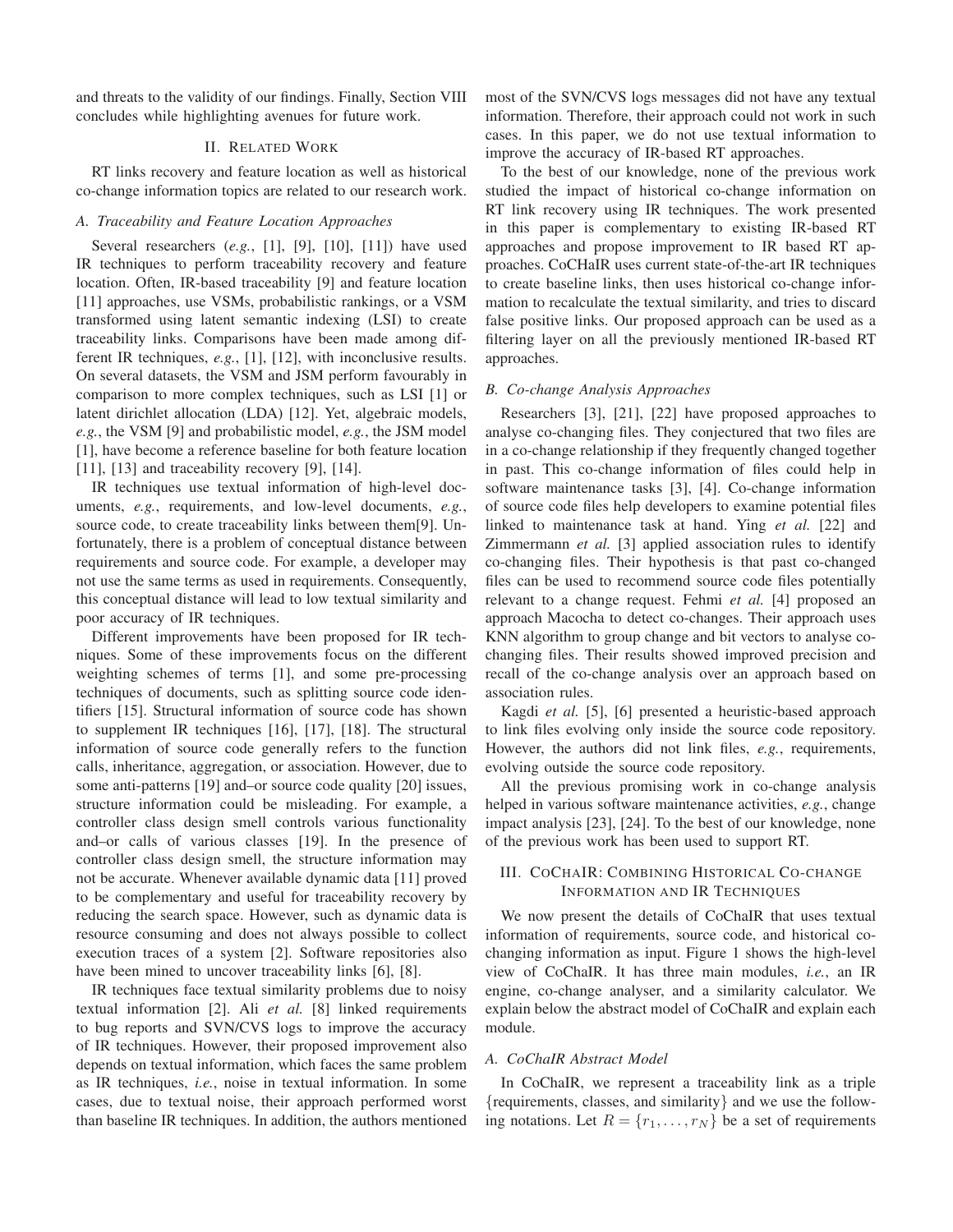

Fig. 1: High-level View of CoChaIR

and  $C = \{c_1, \ldots, c_N\}$  be a set of classes supposed to implement these requirements.

Let  $\mathcal{L} = \{L_1, \ldots, L_N\}$  be a set where each  $L_i$  is a set of classes  $\{c_1, \ldots, c_j\}$  linked to a requirement  $r_i$ ; whose cosine similarity is greater than 0. Let  $Q = \{Q_1, \ldots, Q_N\}$  be a set in which each  $Q_i$  is a subset of  $L_i$ , in which all classes have co-changed together. The function  $\alpha(L_i)$  returns the set  $Q_i$  of classes co-changing together.

Finally, let us define two functions  $\beta$ , and  $\gamma$ : the first function,  $\beta(r_i, c_j)$ , returns the similarity score  $\sigma_{i,j}$  between a class  $c_j \in Q_i$  and a requirement  $r_i$  computed by the IR engine and the function  $\gamma(c_j, c_k)$  returns how many times a class  $c_j$  co-changed with other classes  $c_k \in Q_i$ . CoChaIR normalises the co-change values for each class  $c_i$  as:

$$
\delta_j = \frac{\sum_{k=1}^p (\gamma(c_j, c_k))}{\max_{g \in Q_i} \{ \sum_{k=1}^p (\gamma(c_g, c_k)) \}}
$$
(1)

where p is the total number of co-changes,  $c_j \neq c_k$ , max is the maximum number of co-changes for a class  $c_q$  in a set  $Q_i$ .

We also define  $\psi_{i,j}$ , a function that computes the final similarity between a class  $c_i \in Q_i$  and a requirement  $r_i$  by combining the  $\sigma_{i,j}$  and  $\delta_i$  as:

$$
\psi_{i,j} = \lambda \delta_j + (1 - \lambda) \beta(r_i, c_j) \tag{2}
$$

where  $\lambda \in [0, 1]$ , represents the weight of the IR technique and normalised total number of co-changes for a class  $c_j$ . The higher the evidence, *i.e.*, number of co-changes  $\sum(\gamma(c_j, c_k))$ , the higher the new similarity  $\psi_{i,j}$ . In the contrary, little evidence decreases  $\psi_{i,j}$  relatively to the similarities of other  $c_j \in Q_i$ .

## *B. IR Engine*

CoChaIR can make use of any IR technique as an engine to create baseline RT links  $\mathcal L$  between requirements R and classes C. CoChaIR is not dependent on a particular IR technique. IR techniques consider both requirements and classes as textual documents to create links among them. IR techniques take some processed documents, as explained in the following, as input to build a  $m \times n$  term-by-document matrix, where m is the number of all unique terms that occur in the documents and  $n$  is the number of documents in the corpus. Then, each cell of the matrix contains a value  $w_{i,j}$ , which represents the

weight of the  $i^{th}$  term in  $j^{th}$  document. A weight represents the importance of a term in the corpus of all terms. Various term weighting schemes are available to compute the weight of a term [1], [9].

IR techniques compute the similarity between two documents based on the similarity of their terms and–or the distributions thereof. The similarity values are in  $[-1, 1]$  but negative values are discarded and a link has thus a value in  $[0, 1]$ ; because similarity cannot be negative between two documents and 0 similarity means that two documents do not share any textual information. A high similarity value between two documents suggests a potential link between them. Various IR techniques [1], [9], [10] can be used to compute the textual similarity between requirements and classes. Thus, the IR engine of CoChaIR generates a set  $\mathcal{L}$ .

#### *C. Co-change Analyser*

Co-change analyser takes RT links  $\mathcal L$  as input. For each set  $L_i$ , the co-change analyser examines how many classes,  $c_j \in L_i$ , co-changed together in past. A class  $c_j$  is stored in a set  $Q_i$  if it co-changes together with other classes in  $L_i$ . Co-change analyser uses function  $\alpha(L_i)$  to generate set  $Q_i$ .

More precisely, the co-change analyser mines CVS/SVN logs to examine co-changing classes. A CVS/SVN change log contains several attributes: changed class names, dates of changes, and committers' names that committed the changes. We are only interested in the changed classes and time information. Co-change analysis techniques [3], [4], [21], [22] use the class names and time information to examine the number of times they were committed together in the CVS/SVN. Co-change analysis techniques show two classes were co-changing if they were multiple times, in a defined time window, committed in CVS/SVN. CoChaIR does not depend on any particular co-change analysis technique.

#### *D. Similarity Calculator*

The similarity calculator takes the textual similarity  $\sigma_{i,j}$ generated by the IR engine and the set Q generated by function  $\alpha(L_i)$ . It uses the function  $\delta_j$  to get the total number of cochanges for each  $c_j$ . For example, if a requirement  $R_1$  is linked to a class  $c_1$  and the co-change analyser indicates that  $c_1 \in Q_1$  co-changed two times with  $c_2$  and four times with  $c_3$ then the total number of relationships found for  $c_1$  is 6, *i.e.*,  $\sum(\gamma(c_j, c_k)) = 6$ . If  $\max_{g \in Q_i} \left\{ \sum_{k=1}^p (\gamma(c_g, c_k)) \right\}$  is 10 then  $\delta_j$  will be  $6/10 = 0.6$ . Based on Equation 2, the similarity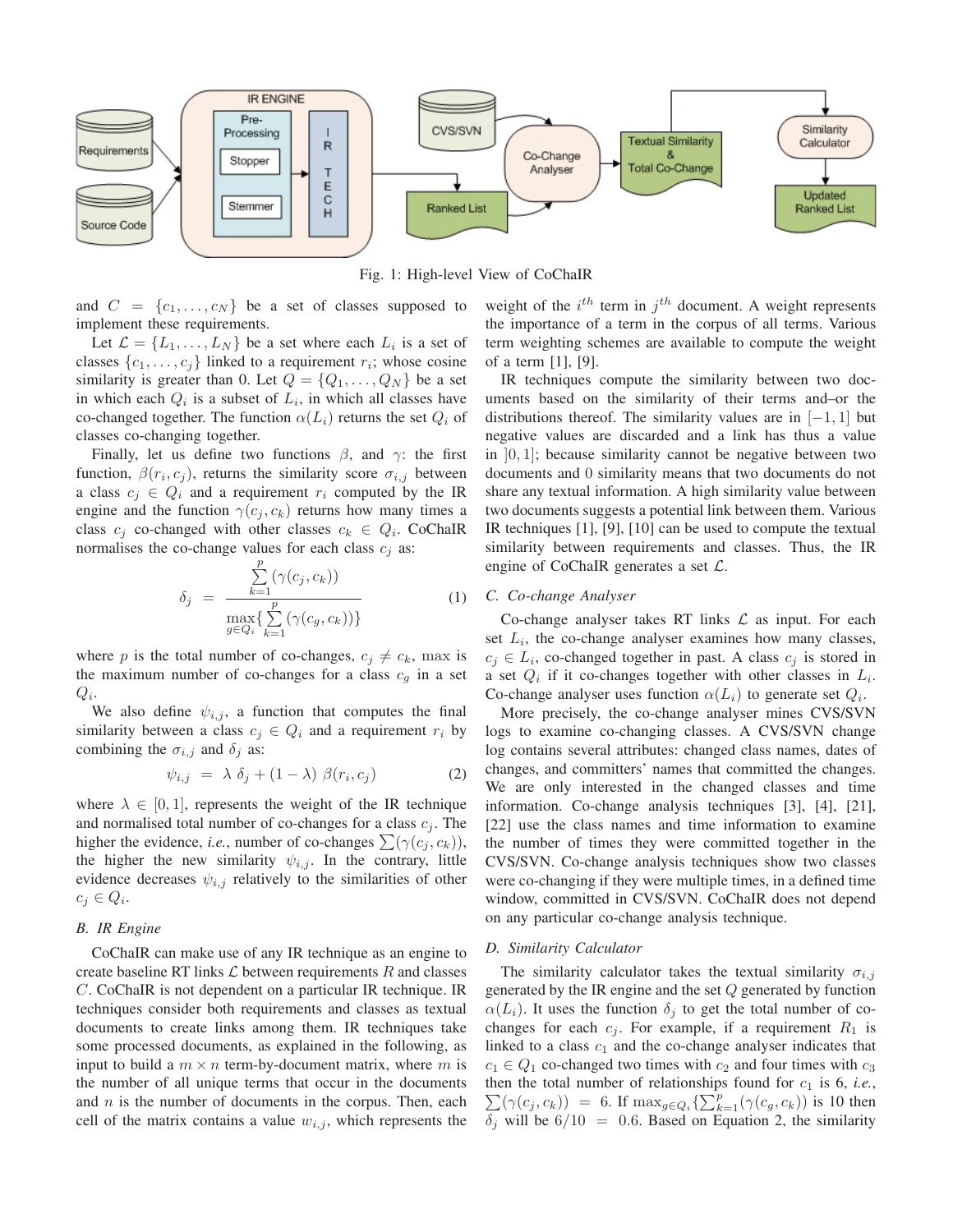calculator recalculates the similarity  $\psi_{i,j}$  for each RT link for a class in set Q.

Similarity calculator uses DynWing [8] to compute the  $\lambda$ weight in the Equation 2. DynWing is a dynamic weighting scheme to automatically calculate  $\lambda$  weights. It treats  $\sigma_{i,j}$  and  $\delta_i$  as two different experts giving their opinion for a single RT link. DynWing uses different combination of  $\lambda$  weights till it finds an optimal combination that maximizes the  $\psi_{i,j}$ . Similarity calculator generates an updated set Q mapped to R with new similarity values for each RT link.

## IV. EMPIRICAL STUDY

We perform an empirical study on three datasets to evaluate the effectiveness of our approach to create RT links. We use precision, recall, and ranking to assess the improvement over "traditional" JSM and VSM techniques and, consequently, the reduction of the experts' effort brought to the maintainer when tracing requirements and validating traceability links to source code. We choose JSM and VSM to compare CoChaIR because these two IR techniques provide better results for traceability than other IR techniques [1].

#### *A. Goal, Variables, and Research Questions*

The *goal* of our empirical study is to evaluate the effectiveness of our novel approach in creating RT links against two IR techniques, *i.e.*, VSM and JSM, using requirements, source code, and CVS/SVN logs as an additional sources of information. The *quality focus* is the ability of CoChaIR to recover RT links between requirements and source code with better accuracy in terms of precision, recall, and ranking [11]. The *perspective* is that of practitioners and researchers, interested in recovering RT links with greater precision, recall values, and decreased ranking of true positive links than that of currently-available IR-based RT approaches. The *objects* of our case studies are three open-source systems, *i.e.*, iTrust, Pooka, and SIP Communicator.

We use precision, recall, and ranking as dependent variables. Precision and recall measures have values in the range [0, 1] and ranking values depend on the size of the ranked list. We use the approaches, either single IR technique, *i.e.*, JSM and VSM, or CoChaIR $_{JSM}$ , and CoChaIR $_{VSM}$ , as independent variables. We address following the two research questions in our empirical study:

# *RQ1 Does CoChaIR lead to better accuracy? RQ2 Does CoChaIR provide better ranking?*

## *B. Statistical Evaluation*

We assess whether or not the differences in precision, recall values and ranking are statistically significant between the  $CoChaIR_{JSM}$ ,  $CoChaIR_{VSM}$ , JSM, and VSM RT approaches. To select an appropriate statistical test, we use the Shapiro-Wilk test to analyse the distributions of our data points. We observe that these distributions do not follow a normal distribution. Thus, we use a non-parametric test, *i.e.*, Mann-Whitney test, to test our null hypotheses.

An improvement in accuracy might be statistically significant but it is also important to estimate the magnitude of the difference between the accuracy levels achieved with a single IR technique and CoChaIR. We use a non-parametric effect size measure for ordinal data, *i.e.*, Cliff's d [7], to compute the magnitude of the effect of CoChaIR on precision, recall, and ranking as follows:

$$
d = \left| \frac{\#(x_1 > x_2) - \#(x_1 < x_2)}{n_1 n_2} \right|
$$

where  $x_1$  and  $x_2$  are precision, recall, or ranking values achieved with CoChaIR $_{JSM}$ , CoChaIR $_{VSM}$ , JSM, and VSM, and  $n_1$  and  $n_2$  are the sizes of the sample groups. The effect size is considered small for  $0.15 \le d < 0.33$ , medium for  $0.33 \le d < 0.47$  and large for  $d \ge 0.47$ .

## *C. Studied Datasets*

We use several criteria to select three datasets, *i.e.*, iTrust, Pooka, and SIP Communicator. First, we select open-source systems, so that other researchers can replicate our experiment. Second, we avoid small systems that do not represent systems handled by most developers. Yet, all three systems were small enough so that we were able to manually recover and validate their RT links. Third, we selected datasets with change log history. For example, some publicly available datasets<sup>1</sup>,  $e.g.,$ eTour and SMOS , do not contain historical information. Finally, their source code and requirements are freely available online.

 $i$ Trust<sup>2</sup> is a medical application that provides patients with a means to keep up with their medical history and records as well as communicate with their doctors. iTrust (version 10) dataset contains 35 and 218 requirements and classes respectively. We used 3 years history of SVN logs for cochange information.

Pooka $3$  is an e-mail client written in Java using the JavaMail API. Pooka (version 2.0) dataset contains 90 and 298 requirements and classes respectively. We used 10 years history of SVN logs for co-change information.

 $SIP$  Communicator<sup>4</sup> is an audio/video Internet phone and instant messenger. SIP (version 1.0) dataset contains 82 and 1,771 requirements and classes respectively. We used 7 years history of SVN logs for co-change information.

We use three oracles, *i.e.*, Oracle<sub>iTrust</sub>, Oracle<sub>Pooka</sub>, and Oracle $_{\rm SP}$ , to compute the precision, recall values, and ranking of CoChaIR $_{JSM}$ , CoChaIR $_{VSM}$ , JSM, and VSM when applied on the three studied datasets. For iTrust, we use a manually built oracle by its own developers. We did not create or participate in creating the RT links for iTrust. It is a totally independent dataset. For Pooka and SIP, the first author and another Ph.D. student created traceability links between the requirements of the two systems and their source code classes. They read the requirements and manually looked for classes in

2http://agile.csc.ncsu.edu/iTrust/

<sup>1</sup>http://www.coest.org/

<sup>3</sup>http://www.suberic.net/pooka/

<sup>4</sup>http://www.jitsi.org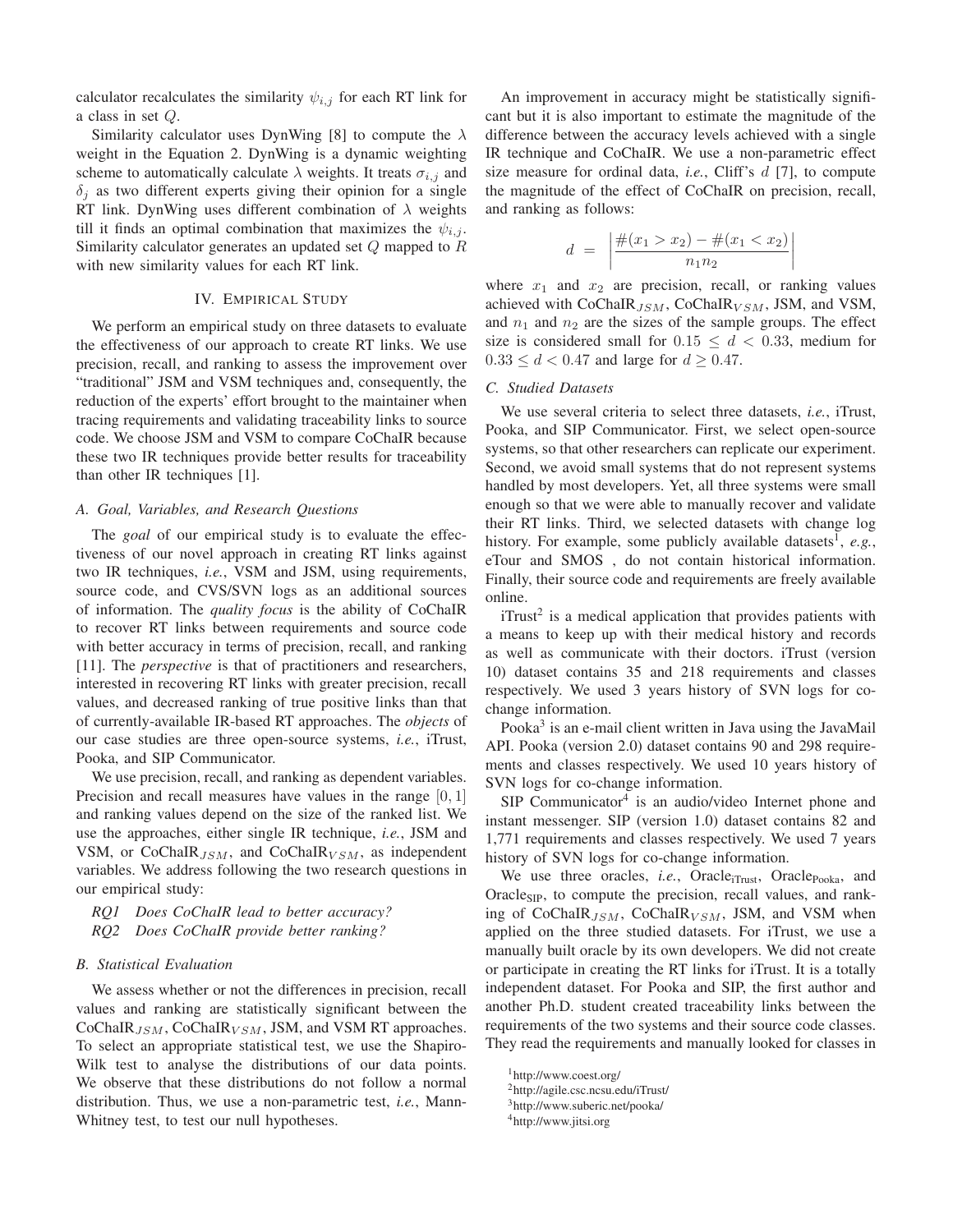the source code that implement the requirements. They used Eclipse $<sup>5</sup>$  to search for the source code and stored all manually-</sup> built RT links in a FacTrace<sup>6</sup> database. Two professors used the FacTrace voting system to accept or reject all the manuallybuilt RT links. We did not use, at no point of the process, any automated technique to build the oracles. All the requirements and source code are available online<sup>6</sup>.

#### *D. Baseline RT Links Recovery*

We use the JSM and VSM techniques to create the baseline RT links. Abadi *et al.* [1] performed empirical study on several IR techniques to recover traceability links. Their empirical study results show that JSM and VSM outperform other IR techniques. Thus, we use both JSM and VSM to recover RT links and compare their results in isolation with those of CoChaIR<sub>JSM</sub> and CoChaIR<sub>VSM</sub>. We performed standard documents pre-processing steps [9], [10], [8] to recover RT links. Below we explain the steps followed by each RT approach to create the RT links.

*1) Linking Requirements and Classes using VSM:* In VSM, requirements and source code classes are represented as a vector in the space of all the terms. Different term weighting schemes could be used to construct these vectors. In this paper, we use the standard  $TF/IDF$  weighting scheme [9]. Term frequency  $(TF)$  is often referred as local term weight.  $TF$  is described by a  $t \times d$  matrix, where t is the number of terms and  $d$  is the number of documents in the corpus.  $TF$  is often called local weight.  $TF$  will assign more weight to the most frequent terms in a document, but this by itself does not mean that they are important terms. The inverse document frequency, IDF, of a term is calculated to measure the global weight of a term and is computed as  $IDF = log_2 \left( \frac{|\overline{D}|}{|d:t_i \in \mathbb{R}|} \right)$  $|d:t_i\in d|$ ). Then,  $TF/IDF$ is defined as:

$$
(TF/IDF)_{i,j} = \frac{n_{i,j}}{\sum_{k} n_{k,j}} \times \log_2\left(\frac{|D|}{|d: t_i \in d|}\right)
$$

where  $n_{i,j}$  are the occurrences of a term  $t_i$  in document, *i.e.*, a requirement or a class,  $d_j$ ,  $\sum_k n_{k,j}$  is the sum of the occurrences of all the terms in document  $d_j$ ,  $|D|$  is the total number of documents d in the corpus, and  $|d : t_i \in d|$  is the number of documents in which the term  $t_i$  appears.

Once documents are represented as vectors of terms in a VSM, the RT links are created between the requirements and classes with their own similarity value depending on their textual similarity. The similarity is measured by the positive cosine of the angle between requirements and classes vectors (because the similarity between two documents cannot be negative).

*2) Linking Requirements and Classes using JSM:* JSM is an IR technique proposed by Abadi *et al.* [1] to recover traceability links. It is driven by a probabilistic approach and a hypothesis testing technique. JSM represents each document through a probability distribution, *i.e.*, a normalised  $t \times d$ 

5http://www.eclipse.org/

6http://www.factrace.net/tool

matrix. The probability distribution of a requirement and a class is:

$$
p = \frac{n(w, d)}{T_d}
$$

where  $n(w, d)$  is the number of times a term appears in a document, *i.e.*, a requirement or a class,  $d$  and  $T_d$  is the total number of terms appearing in a document  $d$ . The empirical term distribution can be modified to take into account the global weight of a term, *e.g.*, IDF. After considering the global weight, each document distribution must be normalised. Once all requirements and classes are represented as a probability distribution, JSM computes the distance between their probability distribution and returns a ranked list of RT links. JSM ranks classes via the "distance" of their probability distributions to that of the requirements:

$$
JSM(q, d) = H\left(\frac{p_q + p_d}{2}\right) - \frac{H(p_q) + H(p_d)}{2}
$$

$$
H(p) = \sum_{h(x)} h(p(w))
$$

$$
h(x) = -x \log x
$$

where  $H(p)$  is the entropy of the probability distribution p, and  $p_q$  and  $p_d$  are the probability distributions of the two documents (a "requirement" and a "class"), respectively. By definition,  $h(0) \equiv 0$ . We compute the similarity between a requirement and a class using  $1 - JSM(q, d)$ . The similarity values are in  $[0, 1]$ .

# *E. Linking Requirements and Classes using CoChaIR*

In CoChaIR, we take the processed corpora and co-change information of classes as input to reorder and filter baseline links. Any IR technique and co-change analysis technique could be integrated into CoChaIR. In this paper, we use the JSM and VSM IR techniques to build the baseline links and Macocha as co-change analyser. Macocha provides promising results for co-change analysis [4].

For each requirement, JSM and VSM generate a ranked list of classes. Each ranked list contains potential true positive RT links in descending order. We use Macocha to examine the co-change relationships between a class to other classes in the same ranked list. We discard a class from the ranked list if it does not have any co-change history with other classes in the same ranked list, *i.e.*,  $L_i$ . Thus, for each requirement, we have only the classes that have some co-change history with other classes in the ranked list, *i.e.*,  $Q_i$ , and the number of times a class co-changed with other classes. We combine the total co-changes information and textual similarity computed using JSM or VSM (see Equation 2) to compute a new similarity value for each RT link. To select  $\lambda$  values, we use DynWing [8] to compute an optimal weight for  $\lambda$  in Equation 2. Thus, CoChaIR produce two sets, *i.e.*, CoChaIR J<sub>SM</sub> and CoChaIR $_{VSM}$ , of RT links.

#### V. EMPIRICAL STUDY RESULTS

This section presents the results of our two research questions. For each research question, we present its motivation,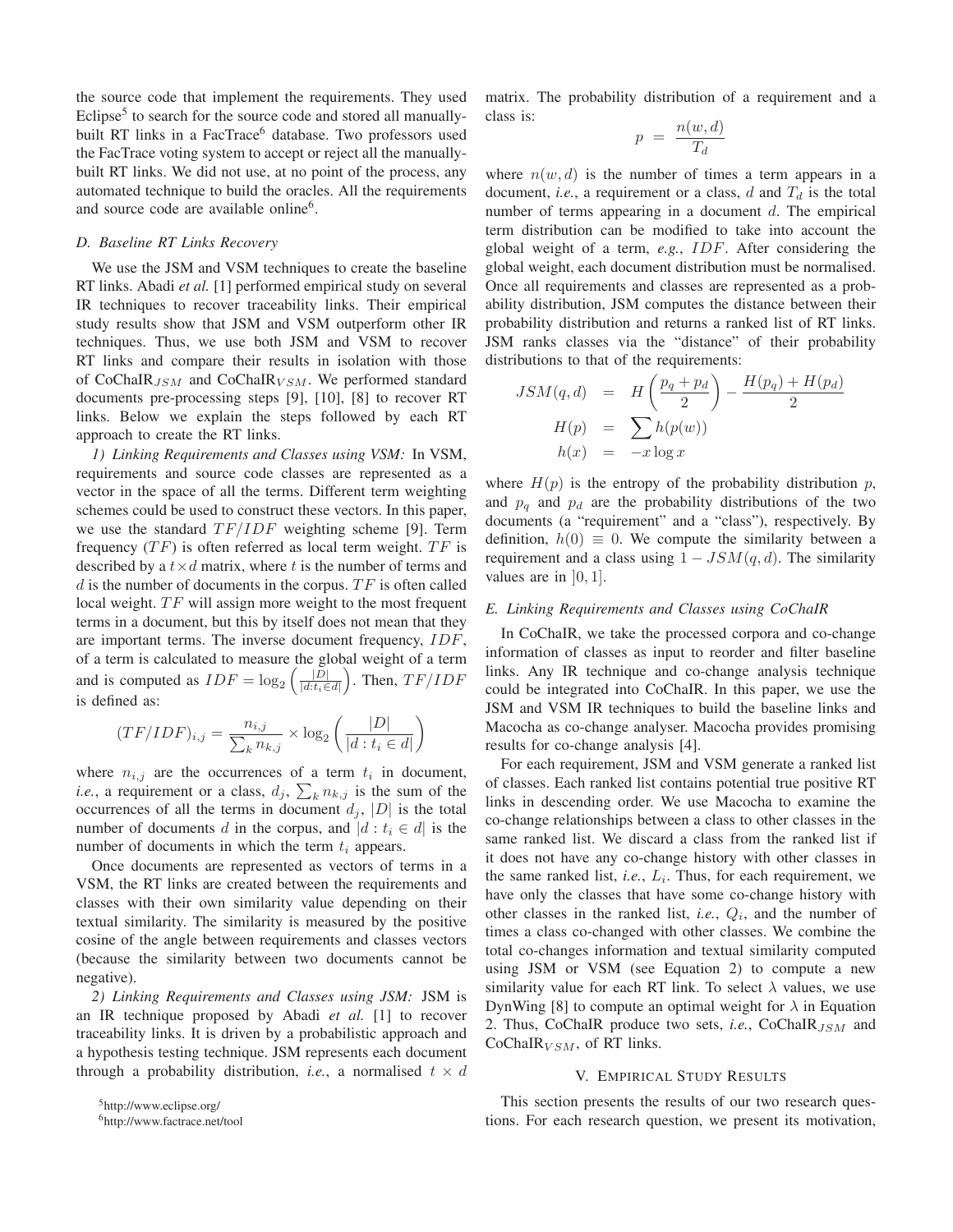approach, evaluation metric(s), and a discussion of our findings.

#### RQ1: *Does CoChaIR lead to better accuracy?*

Motivation: Linking all the requirements to all the classes could help to create RT links. However, it will create many false positive links. Consequently, it will require more developer's effort to manually discard false positive link. IRbased RT approaches automatically create RT links but with low accuracy. Thus, it does not free a developer from manual verification of false positive links. We use CoChaIR to improve the accuracy of existing IR techniques by integrating historical co-change information with IR techniques. In this question, we want to measure the amount of improvement our proposed approach brings over state of the art IR-based RT approaches, *i.e.*, JSM and VSM.

Approach: To answer RQ1, we perform an experiment using  $CoChaIR_{JSM}$ ,  $CoChaIR_{VSM}$ , JSM, and VSM RT approaches on three datasets, *i.e.*, iTrust, Pooka, and SIP Communicator. We use precision and recall to measure the improvement brought by CoChaIR over JSM and VSM. For RQ1, we formalise following null hypotheses:

H01: *There is no statistical difference in the precision of the recovered RT links when using CoChaIR<sub>JSM</sub> or a JSM-based approach.*

H02: *There is no statistical difference in the recall of the recovered RT links when using CoChaIR*<sub>JSM</sub> or a JSM*based approach.*

We have similar null hypotheses, *i.e.*,  $H_{03}$  and  $H_{04}$ , pertaining to  $CoChaIR_{VSM}$  and VSM.

We perform several experiments with various threshold points on the recovered RT links to perform statistical tests on precision and recall values. We used multiple threshold points to analyse whether or not CoChaIR improves the precision and recall on all the points. We use a threshold  $t$  to prune the set of RT links, keeping only links whose textual similarity values are greater than or equal to  $t \in [0, 1]$ . We use different values of  $t$  from 0 to 1 per steps of 0.01 to obtain different sets of RT links with varying precision and recall values, for all approaches. We then perform paired-wise Mann-Whitney test to measure the improvements brought by CoChaIR. In the paired-statistical tests, two chosen approaches must have the same number of data points. Therefore, we keep the same threshold  $t$  values for both approaches. For example, if  $JSM$ discards all RT links whose textual similarity values are below the 0.75 threshold, then we also use the same 0.75 threshold for  $CoChaIR$ <sub>JSM</sub>.

Evaluation Metrics: We use the RT links' set of CoChaIR<sub>JSM</sub>, CoChaIR<sub>VSM</sub>, JSM, and VSM, as described in previous paragraph, to compute the accuracy of each approach on iTrust, Pooka, and SIP. Two state-of-the-art IR metrics, *i.e.*, precision and recall, are used to evaluate the accuracy of ranked lists generated by IR techniques and CoChaIR.

TABLE I: Average values of precision and recall for iTrust, Pooka, and SIP datasets and Cliffs d results

|  |                | Precision  |                          |                    | Recall     |                          |                    |  |
|--|----------------|------------|--------------------------|--------------------|------------|--------------------------|--------------------|--|
|  |                | <b>VSM</b> | CoChalR <sub>V</sub> S M | <b>Effect Size</b> | VSM        | CoChalR <sub>V</sub> S M | <b>Effect Size</b> |  |
|  | <i>i</i> Trust | 48.99      | 60.98                    | 0.72               | 23.77      | 27.09                    | 0.86               |  |
|  | Pooka          | 34.32      | 38.15                    | 0.55               | 12.76      | 14.66                    | 0.12               |  |
|  | <b>SIP</b>     | 14.12      | 19.69                    | 0.90               | 14.25      | 15.74                    | 0.92               |  |
|  |                |            |                          |                    |            |                          |                    |  |
|  |                | <b>JSM</b> | $CoChaIR$ . $J S M$      | <b>Effect Size</b> | <b>JSM</b> | CoChaIR $_{JSM}$         | <b>Effect Size</b> |  |
|  | iTrust         | 32.72      | 45.10                    | 1.0                | 39.26      | 44.93                    | 0.93               |  |
|  | Pooka          | 29.87      | 31.98                    | 0.55               | 15.67      | 19.55                    | 0.47               |  |
|  | <b>SIP</b>     | 18.16      | 19.29                    | 0.74               | 18.65      | 20.58                    | 0.87               |  |

| $Precision =$ | $ \{relevant\ links\} \cap \{retrieved\ links\} $ |  |
|---------------|---------------------------------------------------|--|
|               | $ \{retrieved\ links\} $                          |  |

Precision is defined as the number of relevant RT links retrieved divided by the total number of retrieved documents by an approach. If precision is 1 (or 100%) then all the recovered RT links are true positive.

$$
Recall = \frac{|\{relevant\ links\} \cap \{retrieved\ links\}|}{|\{relevant\ links\}|}
$$

Recall is defined as the relevant RT links retrieved divided by the total number of relevant RT links. It is a ratio between the number of RT links that are successfully retrieved and the number of RT links that are relevant. If recall is 1 (or 100%), then all relevant RT links have been retrieved by an approach.

We use Oracle<sub>iTrust</sub>, Oracle<sub>Pooka</sub>, and Oracle<sub>SIP</sub> to compute the precision and recall values of the RT links recovered using CoChaIR $_{JSM}$ , CoChaIR $_{VSM}$ , JSM, and VSM.

Results: CoChaIR improves the accuracy, on average, by up to 12.38% precision and 5.67% recall. Figure 2 shows the precision and recall graphs of  $CoChaIR_{JSM}$ ,  $CoChaIR_{VSM}$ , JSM, and VSM. CoChaIR provides better precision and recall values at all threshold points than the two IR techniques. Table I provides on average precision and recall values calculated by comparing the differences between the CoChaIR $_{JSM}$ ,  $CoChaIR<sub>VSM</sub>$ , JSM, and VSM RT approaches. CoChaIR provides better accuracy on iTrust dataset than Pooka and SIP. We found Macocha produced less false positive co-changes for iTrust than Pooka and SIP. In future, if we have better cochange analysis techniques then CoChaIR could provide much better results than observed in this empirical study. DynWing automatically calculates optimal weight for  $\lambda$  in Equation 2. However, it is quite possible that using different weighting schemes with CoChaIR would provide different results.

We performed the statistical tests described in Section IV-B to verify whether or not the average improvements in precision and recall are statistically significant. We have statisticallysignificant evidence to reject  $H_{01}$ ,  $H_{02}$ ,  $H_{03}$ , and  $H_{04}$  null hypotheses. In all the cases (*i.e.*, when comparing our approach to baseline approaches like JSM and VSM across the three studied datasets), p-values are below the standard significant value, *i.e.*,  $\alpha$  < 0.05. Results show that in 92% of the cases CoChaIR improves the accuracy of IR techniques with large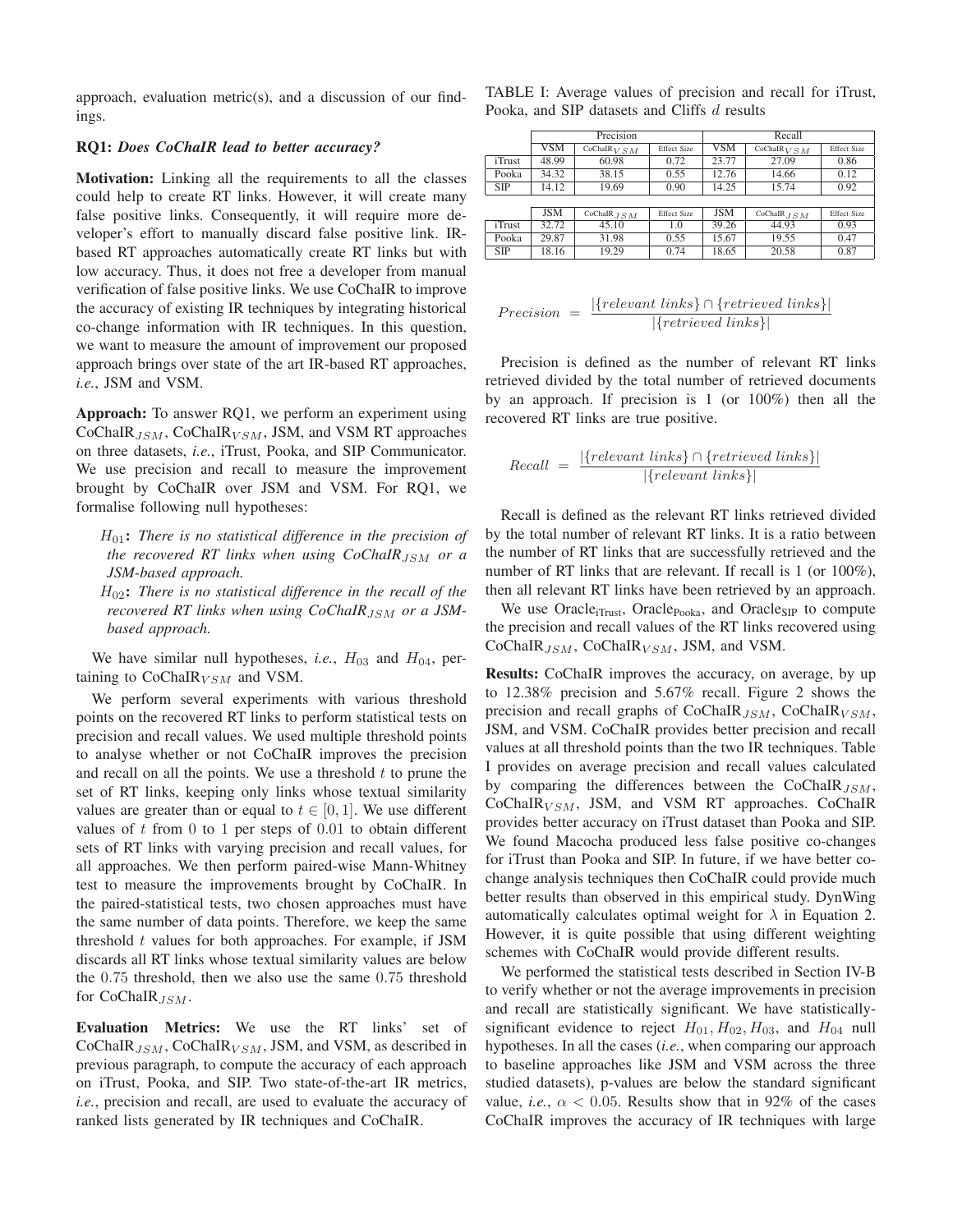

Fig. 2: Precision and recall values of CoChaIR<sub>JSM</sub>, CoChaIR<sub>VSM</sub>, JSM, and VSM, with the threshold t varying from 0.01 to 1 by step of 0.01. The  $X$  axis shows recall and  $Y$  axis shows precision.



Fig. 3: Ranking of CoChaIR<sub>JSM</sub>, CoChaIR<sub>VSM</sub>, JSM, and VSM. Y axis shows the rank of classes and X axis shows the RT approach name.

effect size. Only in the case of Pooka (VSM), we did not observe any significant effect on improvement. However, on average, CoChaIR produced better results for Pooka (VSM). We note that CoCHaIR has a 37.5% better large effect on precision and 8% better large effect on recall, than our previous work [8].

Combining historical co-change information with IR techniques improves the accuracy of IR techniques. CoChaIR provides better precision and recall by up to 12.38% and 5.67% respectively

# RQ2: *Does CoChaIR provide better ranking?*

Motivation: An approach might provide better accuracy, in terms of precision and recall, but all the true positive links could be down in the ranked list. Hence, precision and recall alone are not enough since developers have limited time so they need true positive links higher in the ranked list. Thus, it becomes important to compare the rank of two different RT approaches to measure the improvement brought by proposed approach.

Approach: To answer RQ2, we use the ranking of true positive RT links recovered using CoChaIR $_{JSM}$ , CoChaIR $_{VSM}$ , JSM, and VSM of iTrust, Pooka, and SIP datasets. Lower the rank of a true positive link higher the link would be in ranked list. For RQ2, we formulate following null hypotheses:

- H05: *There is no statistical difference in terms of ranking between CoChaIR<sub>JSM</sub> and JSM.*
- H06: *There is no statistical difference in terms of ranking between CoChaIR*<sub>V SM</sub> and VSM.

We analyse the rank of all true positive links in the ranked list generated by CoChaIR $_{JSM}$ , CoChaIR $_{VSM}$ , JSM, and TABLE II: Average Rankings of True Positive Links Using CoChaIR $_{JSM}$ , CoChaIR $_{VSM}$ , JSM, and VSM

|            |        | VSM vs. CoChaIR $_{VSM}$ |                    | JSM vs. CoChaIR <sub>JSM</sub> |         |                    |
|------------|--------|--------------------------|--------------------|--------------------------------|---------|--------------------|
|            |        | Ranking                  |                    | Ranking                        |         |                    |
|            | VSM    | CoChaIR                  | <b>Effect Size</b> | <b>JSM</b>                     | CoChaIR | <b>Effect Size</b> |
| iTrust     | 30.37  | 18.15                    | 0.77               | 30.23                          | 18.99   | 0.67               |
| Pooka      | 23.57  | 13.17                    | 0.68               | 29.15                          | 15.22   | 0.72               |
| <b>SIP</b> | 125.49 | 76.30                    | 0.88               | 138.50                         | 82.03   | 0.89               |

VSM. For each dataset, we generated four ranked list for each RT approach. We compare CoChaIR  $_JSM$  and CoChaIR  $_{VSM}$ generated ranked lists with JSM and VSM generated ranked lists of each requirement.

Evaluation Metrics: In this paper, we use the ranking metric [11] to evaluate the proposed approach. Precision and recall are important measures to analyse the accuracy of an approach. However, both IR metrics do not provide in depth analysis for the location of true positive links in the ranked list generated by an IR-based RT approach. It is quite possible, for example, recall of an approach is high but all the true positive links are at the end of the ranked lists. In this case, a developer must manually verify all the false positive links before he could find the actual true positive RT link. Thus, the higher is a true positive RT link in a ranked list (decreased rank), the less is the developers' effort and the more accurate is an approach.

IR techniques produce a ranked list  $L_i$  of classes C potentially linked to a requirement  $r_i$ . The ranked list is in a descending order  $DescOrd(L_i)$  based on the textual similarity  $\beta(r_i, c_i)$  of the RT links. The size of a ranked list n depends on the number of classes in it. Let us define a function  $\varphi(r_i, c_i)$ that returns the rank of the true positive link in  $DescOrd(L_i)$ . For example, if a requirement  $r_1$  is linked to 10 classes  $c_{1...10}$  then the ranked list size DescOrd  $(L_{1...10})$  would be  $n = 10$ .  $\varphi(r_i, c_j)$  will get the true positive link  $L_{r_1, c_7}$  from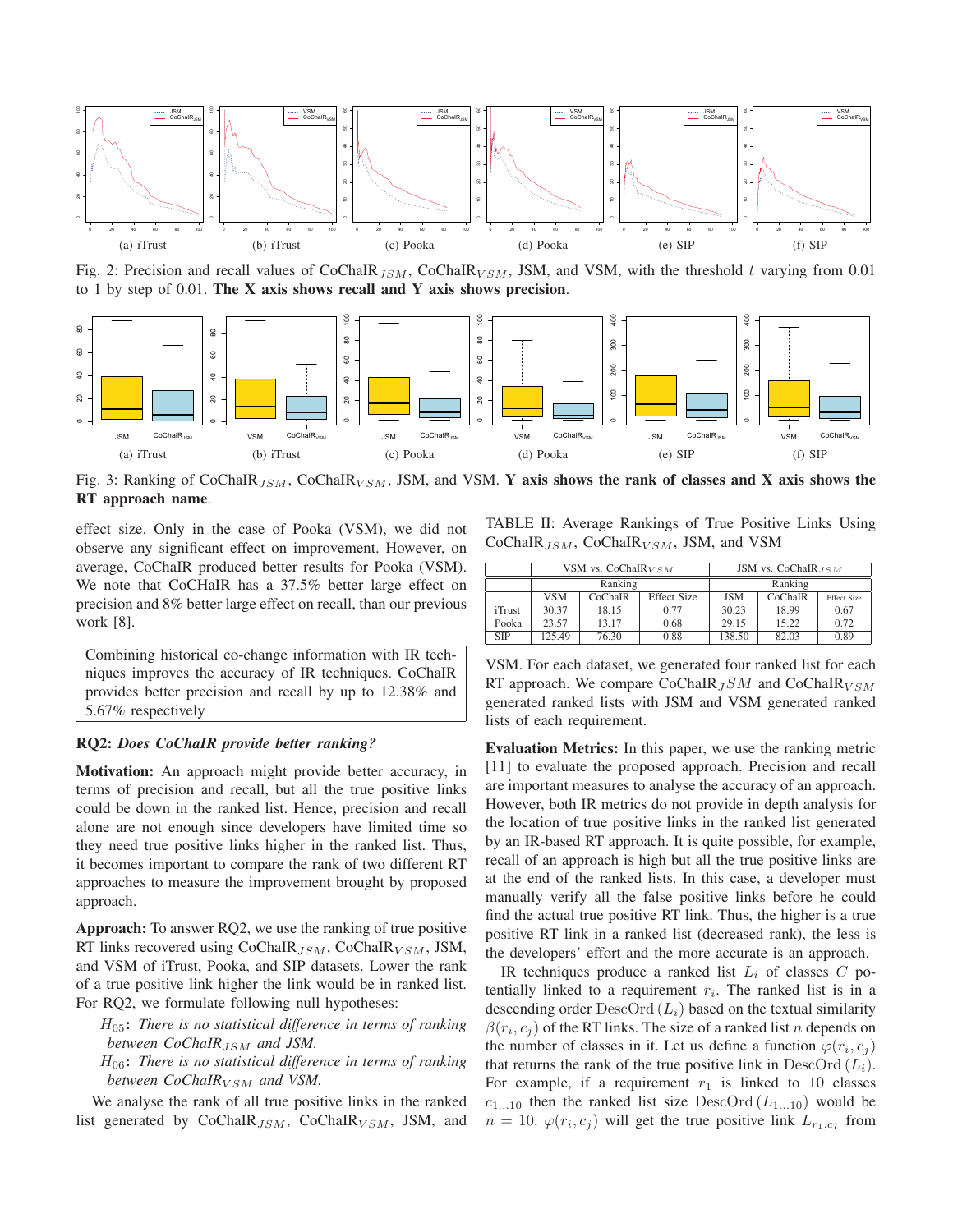an oracle and look into  $DescOrd(L_{1...10})$  ranked list. Thus, if the location of  $L_{r_1,c_7}$  is  $5^{th}$  in the ranked list then  $\varphi(r_1, c_7)$ will return  $rank = 5$  for the link  $L_{r_1,c_7}$ . If a true positive link does not exist in a ranked list then  $\varphi(r_i, c_j)$  will return 0. A 0 rank link means a RT approach could not find the true positive link or in other words low recall. A rank value is from 1 to n. Function  $\varphi(r_i, c_j)$  uses an oracle to verify whether or not a RT link is true positive. We eliminate 0 rank links for both proposed and baseline RT approaches.

CoChaIR returns a similar ranked list in descending order of the similarities computed using Equation 2. We use Oracle<sub>iTrust</sub>, Oracle<sub>Pooka</sub>, and Oracle<sub>SIP</sub> to compute the ranking of true positive RT links recovered using  $CoChaIR_{JSM}$ , CoChaIR $_{VSM}$ , JSM, and VSM.

Results: CoChaIR lowers the rank of true positive links by up to 48%. Table II reports the results of the ranking of true positive links. Figure 3 shows that  $CoChaIR_{JSM}$  provides slightly better results for JSM than  $CoChaIR_{VSM}$ . Lower rank of a true positive link means higher position in the ranked list. For example, in the case of Pooka (JSM), on average across requirements,  $CoChaIR_{JSM}$  decreases the rank of true positive RT links from 29.15 to 15.22.

We have statistically significant evidence to reject the  $H_{05}$ and  $H_{06}$  null hypotheses. The p-values, for all the comparison of CoChaIR $_{JSM}$  vs. JSM and CoChaIR $_{VSM}$  vs. VSM, are below the standard significant value, *i.e.*,  $\alpha$  < 0.05. Table II shows that ranks were decreased with large effect size, *i.e.*,  $d > 0.47$ , in all the cases.

CoChaIR helps to decrease the rank, by up to 48%, of true positive RT links and puts true positive RT links higher in the ranked lists when compared to "traditional" IR techniques alone.

#### VI. DISCUSSION

We now discuss lesson learned from applying CoChaIR on the three datasets.

# *A. Analysis of Discarding a Non-Co-Changing Class Constraint of CoChaIR*

We defined a constraint in CoChaIR to remove a class  $c_i$ from a ranked list if the class  $c_i$  does not co-change with other classes  $c_k$  in set  $L_i$ . This constraint may discard some true positive links too. For example, if some classes are recently introduced in the system and they do not have any co-change history. To analyse such cases, we performed an experiment with and without discarding non-co-changing class constraint of CoChaIR.

For each ranked list set  $L_i$ , first, we build two sets  $Q_i$  and  $NC_i$ .  $Q_i$  contains all the classes that were in co-change with other classes in set  $L_i$ . N $C_i$  contains all the classes that were never co-changed with other classes in set  $L_i$ . Second, for each set  $Q_i$  and  $NC_i$ , we compute a new similarity value. For set  $Q_i$ , we follow the same steps as explained in Section III-A to compute a new similarity value. Equation 2 assigns more similarity value to a class if the class co-changes more than the other classes in set  $Q_i$ . For set  $NC_i$ , we simply divide the textual similarity of every non-co-changing class by two. In this way, we reward a link with higher similarity and penalize a non-co-changing class by decreasing its similarity value. Third, we merge both sets  $Q_i$ ,  $NC_i$ , and their update similarity values to create a new set  $Q_i^*$ . Lastly, we compute precision, recall, and ranking of each set  $Q_i^*$  and compare it with  $Q_i$ .

We found no dramatic difference between the results of  $Q_i^*$ and  $Q_i$ . Table III shows the results of CoChaIR with and without discarding non-co-changing class constraint.  $CoChaIR<sub>Q</sub>$ shows the results of with constraint and CoChaIR $^*_{Q}$  shows the results of without. Table III shows there is no difference between CoChaIR<sub>Q</sub> and CoChaIR<sub> $_Q^*$ </sub> for recall and minor decrease in precision values for CoChaIR $^*_{Q}$ . In terms of ranking, results slightly went down compared to  $CoChaIR_Q$ . However, both CoChaIR $_Q$  and CoChaIR $_Q^*$  results are still significantly better than baseline links. Thus, we conclude that discarding non-co-changing class constraint provides slightly better results than without constraint. However, a project manager can make the final decision whether or not he wants to use a constraint.

We analysed that discarding non-co-changing classes reduced false positive links of iTrust, Pooka, and SIP by up to 43%, 34%, and 44% respectively. Whereas, penalizing nonco-changing classes did not remove any false positive link but yet it provides better results than baseline IR techniques. We observed, only in the case of Pooka and SIP, at  $t = 0$ , a couple of true positive links were discarded due to the lack of co-change information for the classes. These two to three links were discarded at the cost of 34% to 44% reduced false positive links and 46% lower rank of true positive links.

We observed all the true positive links of iTrust, Pooka, and SIP co-changed together in past. Consequently, removing non-co-changing classes did not negatively impact recall of proposed approach. Thus, we conclude that if a software system does not have long or complete co-change history then penalizing non-co-changing classes could be used to improve the accuracy of IR techniques without missing any true positive links. However, if a system has long change history for all the files then discarding link constraint could be used. A developer can make a choice whether or not to put constraint on CoChaIR before starting the RT links recovery process.

#### *B. Qualitative Analysis*

Table I shows better improvement in iTrust dataset than Pooka and SIP. We manually examined all three datasets to find out the reason. There were two main reasons that caused different improvements; first, the requirements for Pooka and SIP were pre-requirement with limited textual information. On average, a pre-requirement contains 15 words. These pre-requirements caused low conceptual similarity between requirements and source code [2]. If there is a low similarity between requirements and source code, then no matter how good an IR-based RT approach is, it may not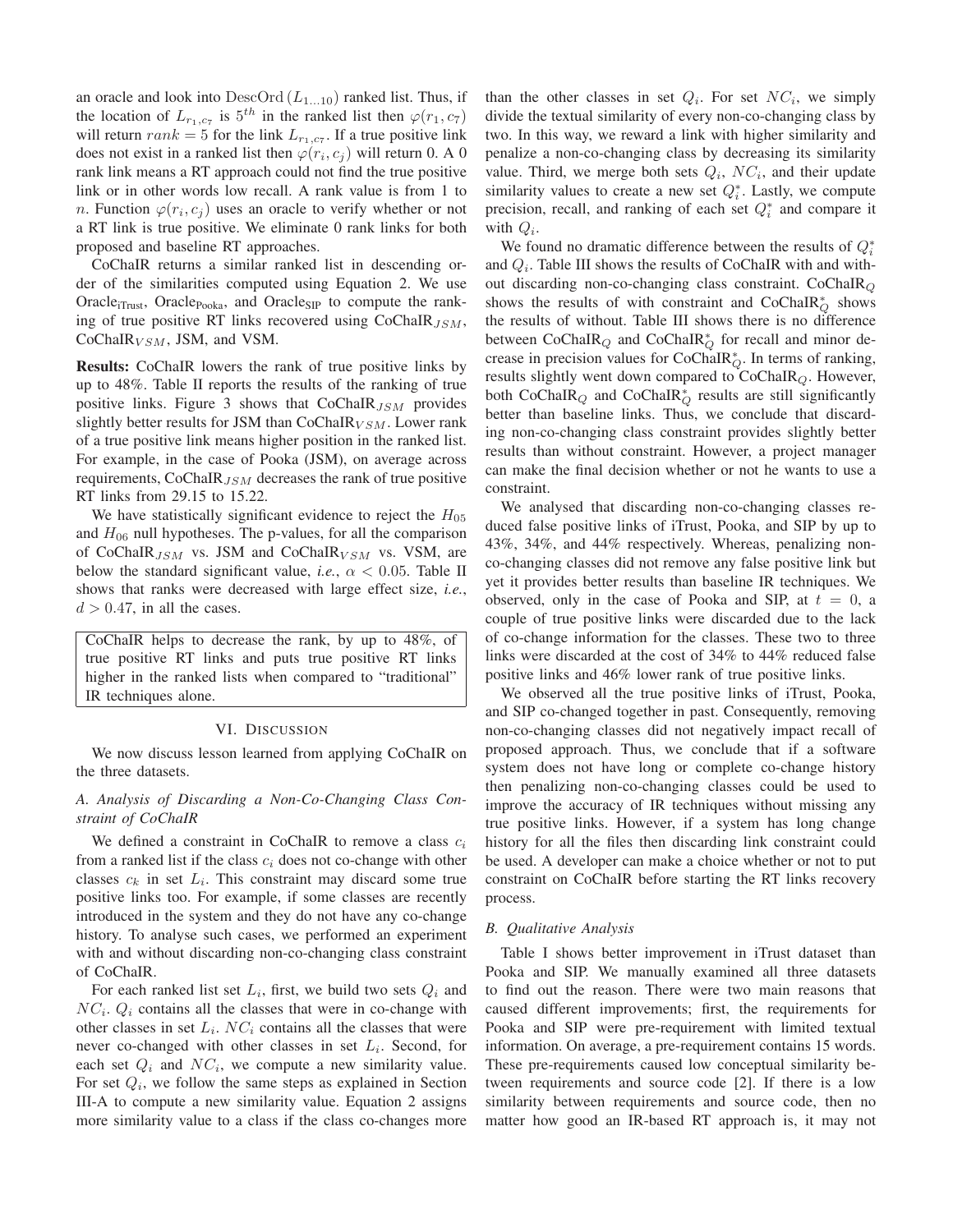|                | <b>VSM</b> Results |                                     |                                      |                        |             |               |  |
|----------------|--------------------|-------------------------------------|--------------------------------------|------------------------|-------------|---------------|--|
|                | Precision          |                                     | Recall                               |                        | Ranking     |               |  |
|                | $CoChaIR_O$        | $CoChaIR_O^*$                       | $CoChaIR_O$                          | $CoChaIR^*_{\bigcirc}$ | $CoChaIR_O$ | $CoChaIR_O^*$ |  |
| iTrust         | 60.98              | 60.08                               | 27.09                                | 27.09                  | 18.15       | 21.74         |  |
| Pooka          | 38.15              | 37.91                               | 14.66                                | 14.66                  | 13.17       | 15.68         |  |
| <b>SIP</b>     | 19.69              | 19.28                               | 15.74                                | 15.74                  | 76.30       | 98.52         |  |
|                |                    |                                     |                                      |                        |             |               |  |
|                | <b>JSM</b> Results |                                     |                                      |                        |             |               |  |
|                | $CoChaIR_O$        | $\overline{\text{CoChaIR}}_{O}^{*}$ | $\overline{\text{Co}}\text{ChaIR}_O$ | $CoChaIR_{\bigcirc}^*$ | $CoChaIR_O$ | $CoChaIR_O^*$ |  |
| <i>i</i> Trust | 45.10              | 44.71                               | 44.93                                | 44.93                  | 18.99       | 20.93         |  |
| Pooka          | 31.98              | 31.77                               | 19.55                                | 19.55                  | 15.22       | 17.67         |  |
| <b>SIP</b>     | 19.29              | 19.10                               | 20.58                                | 20.58                  | 82.03       | 100.19        |  |

TABLE III: Average values of precision and recall for CoChaIR $_Q$  and CoChaIR $_Q^*$ 

produce results with high precision and recall values [8]. CoChaIR improves the similarity of true positive links by adding co-change information of classes. For example, JSM computed 12% textual similarity between R46, *i.e.*, "change the way your folders are displayed and manipulated", and class FolderInfo. java and placed it at  $12^{th}$  rank in the ranked list of  $R_{46}$ . Whereas, CoChaIR $_{JSM}$  combined textual similarity and historical co-change information using Equation 2. CoChaIR<sub>JSM</sub> assigned a new similarity, *i.e.*, 26%, between R<sup>46</sup> and FolderInfo.java and placed it at the top in the ranked list of  $R_{46}$ . CoChaIR tries to overcome the limitation of textual similarity issue and improves IR techniques results. Using CoChaIR as filtering approach with other IR-based RT approaches could provide much better results.

Second, we observed that Macocha produced some false positive co-change results. Macocha and other co-change analysis techniques are not precise yet [4]. However, CoChaIR is not depended on a particular co-change analysis technique; more advance and accurate co-change analysis techniques could be integrated with CoChaIR. We analysed there were some true positive co-changing classes from the co-change analysis point of view [3], [4]. However, when we looked at true positive RT links of these classes, we found that these co-changing classes were linked to different requirements. All these cases led to poor co-change evidence for Pooka and SIP. Consequently, they lead to lower improvement in precision and recall.

In the case of iTrust, all the requirements were well documented post requirements. There was better textual similarity between requirements and source code terms. In addition, there were less false positive co-changing classes. All this led to better improvement for iTrust than Pooka and SIP.

#### *C. Parameter Sensitivity Analysis of ChaIR*

We also manually tuned the parameters in Equation 2 to analyse the impact of manual parameter tuning. We found that assigning more weight to co-change information provides higher recall and less precision. DynWing provides better combination between precision and recall values without much human intervention [8]. In our empirical study, for DynWing, we put co-change information higher than textual similarity. We did not change this setting for all the experiments to avoid any bias. We changed global constraint of DynWing to see its impact on the results. We put textual similarity higher than co-change information in a global constraint. This change in global constraint did not dramatically change the results. In both settings results were almost similar and statistically significant.

#### VII. THREATS TO VALIDITY

Several threats potentially limit the validity of our experiments. We now discuss potential threats and how we control or mitigate them.

Construct validity: To mitigate construct validity threat, we used widely adopted metrics, precision, recall, and ranking, to assess the IR techniques and CoChaIR as well as their improvement. The oracle (traceability matrix) used to evaluate the tracing accuracy could also impact our results. To mitigate this threat, two Ph.Ds. (one is the first author) manually created RT links oracles then two professors (neither are co-authors) verified their content to avoid imprecision. Moreover, we used iTrust traceability oracle developed by the iTrust developers who did not know the goal of our empirical study.

Internal Validity: The internal validity of our empirical study could only be threatened by our choice of the  $\lambda$  value: other values could lead to different results. To mitigate this threat, we use the same DynWing approach to compute  $\lambda$  for all the datasets and RT approaches. However, it is possible that other  $\lambda$  values might provide different results. In Section VI-A, we analysed the impact of CoChaIR constraint. We used 2 as denominator to penalize non-co-changing classes. It is quite possible using different denominator provides different results. In future, we will analyse the impact of denominator. Using Macocha as co-change analyser could impact the result of our empirical study. A developer may commit multiple classes all together over a longer period of time. This may impact the results of Macocha. Macocha is not yet precise cochange analysis approach. To mitigate this threat, we studied different co-change analysis approaches in the literature. We found Macocha provides better results than previous co-change analysis techniques [4]. It is quite possible using other cochange analysis techniques provide different results. However, CoChaIR is not dependent on any specific co-change analysis techniques. Thus, in future, more advanced and precise cochange analysis techniques could be used with CoChaIR.

External Validity: Our empirical study is limited to three datasets iTrust, Pooka, and SIP. Yet, our approach is applicable to any other software systems. However, we cannot